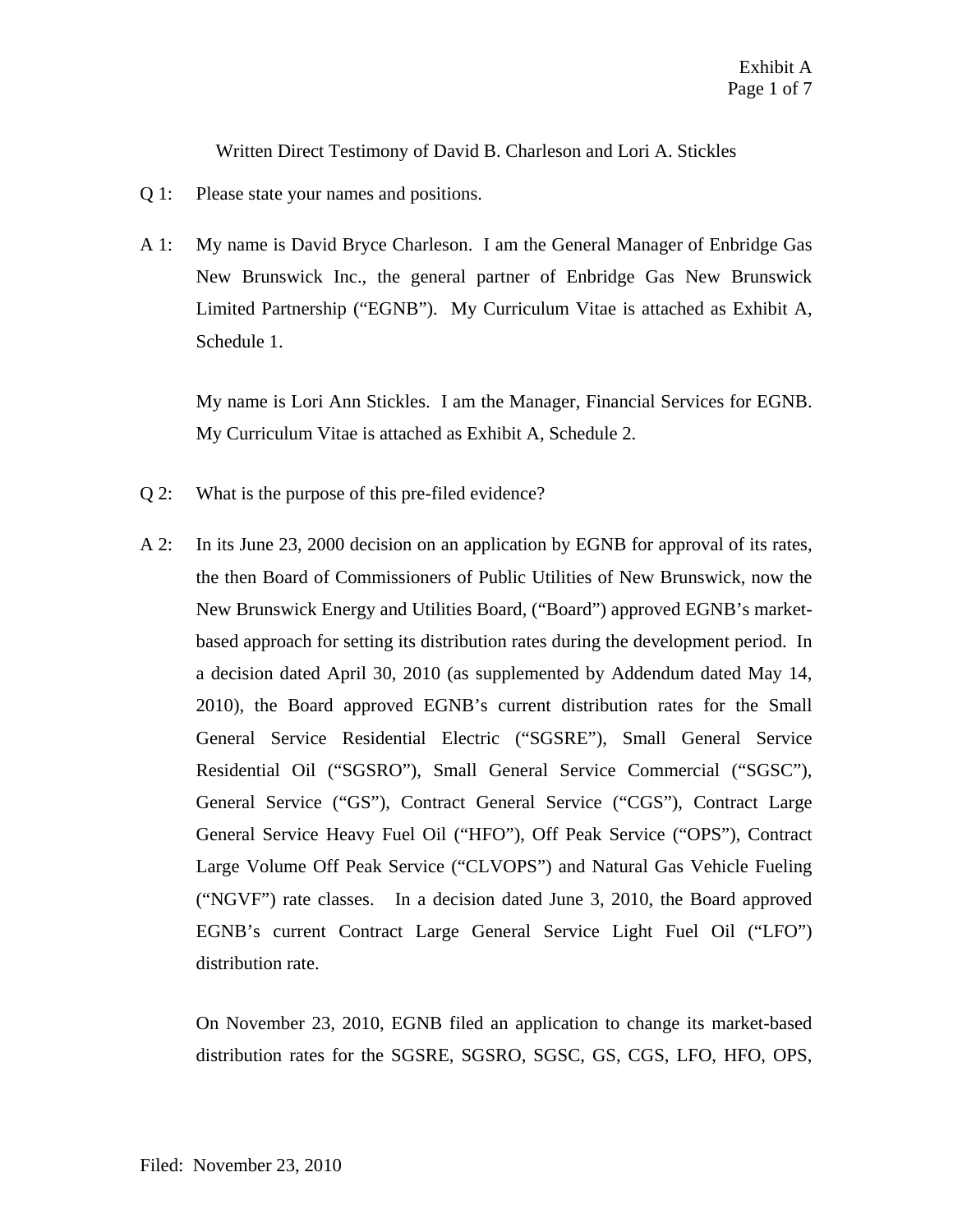CLVOPS and NGVF rate classes. This evidence presents the proposed distribution rates which are filed at Exhibit A, Schedule 3, as well as supporting data, assumptions and methodology used in generating them.

- Q 3: Could you review the Board approved methodology for setting distribution rates?
- A 3: On May 26, 2009, the Board issued its decision in the matter of a Review of Enbridge Gas New Brunswick's Market Based Formula (NBEUB 2009-002). This proceeding was ordered by the Board for the purpose of identifying and examining all elements of the formula as well as the data sources for all rate classes. In its decision, the Board accepted the formula as proposed by EGNB and provided detailed steps regarding how the market-based formula was to be used. In its April 30, 2010 decision regarding EGNB's 2010 Rate Application, the Board provided further clarification on the customers to be included for the determination of the typical customer profile.

In general, the methodology for establishing distribution rates is as follows:

- Establish a relevant retail price for the alternate commodity used as the basis of comparison for typical customers in each rate class. With the exception of the SGSRE rate class, the retail oil price is used.
- Calculate the annual commodity cost for a typical customer in each rate class.
- Discount the annual cost by the appropriate amount to establish a target annual natural gas cost.
- Calculate the target burner tip natural gas unit price by dividing the target annual natural gas cost by the expected natural gas consumption.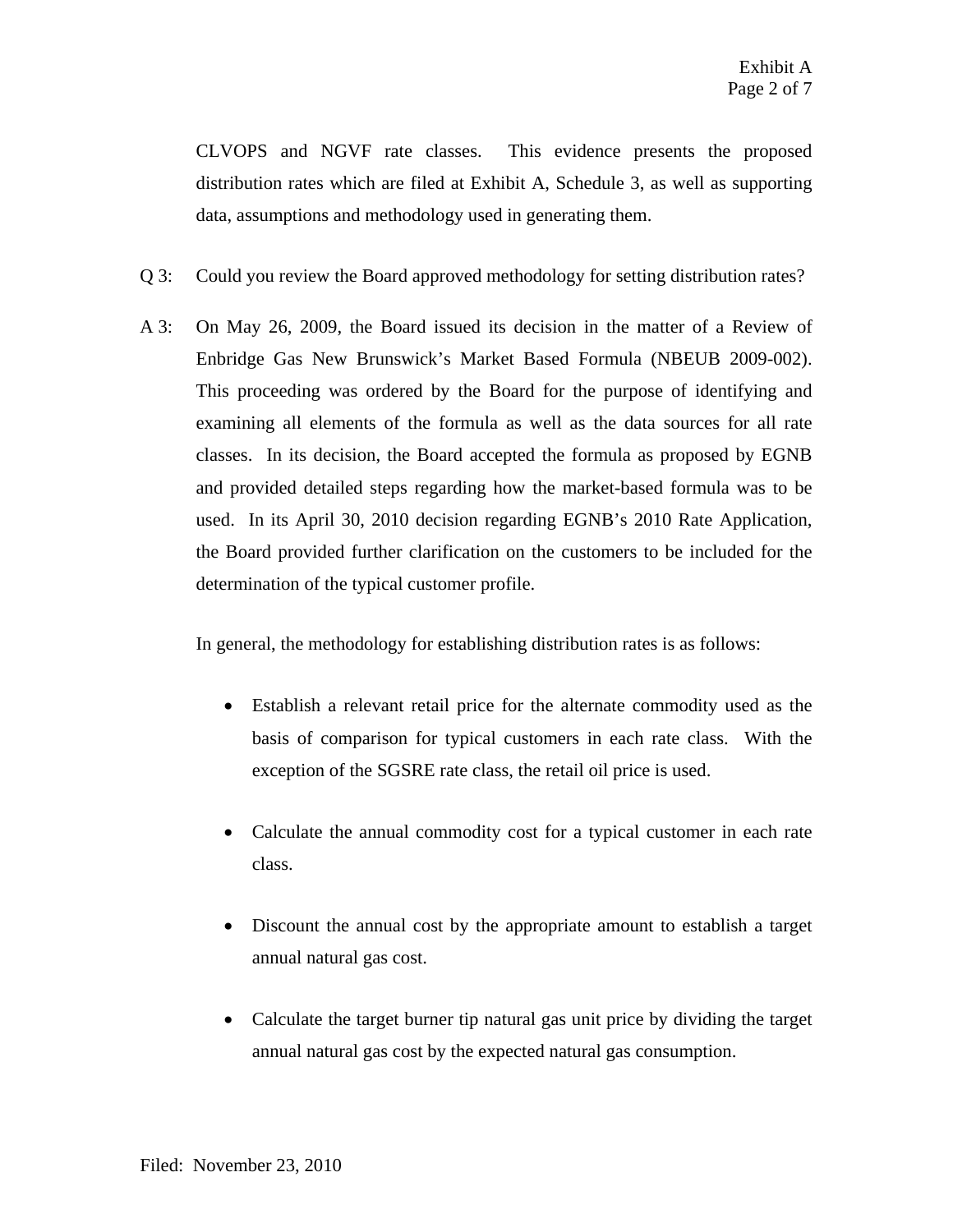• Calculate the distribution rate by subtracting the commodity price for natural gas.

The following tables that derive EGNB's proposed rates have been updated in accordance with the Board's May 26, 2009 decision.

| Derivation of Distribution Rates- Oil               |               |                          |              |             |             |              |              |                |  |
|-----------------------------------------------------|---------------|--------------------------|--------------|-------------|-------------|--------------|--------------|----------------|--|
|                                                     | <b>Units</b>  | Calculation              | <b>SGSRO</b> | <b>SGSC</b> | GS          | <b>CGS</b>   | CLGS_LFO     | <b>HFO</b>     |  |
| 1 Alternative Energy Price                          | CAN\$/I       | Retail Oil Price         | \$0.8634     | \$0.8441    | \$0.8336    | \$0.8225     | \$0.8055     | \$0.3978       |  |
| 2 Assumed Efficiency factor                         |               | Assigned                 | 78.16%       | 78.16%      | 81.25%      | 81.25%       | 100%         | 100%           |  |
| 3 Typical Annual Oil Consumption                    | GJs/year      | Line 10 / Line 2         | 109          | 224         | 987         | 5.222        | 28.520       | 131,638        |  |
| 4 Conversion Factor                                 | I/GJ          | Assigned                 | 25.8532      | 25.8532     | 25.8532     | 25.8532      | 25.8532      | 23.9636        |  |
| 5 Typical Annual Consumption                        | in litres     | Line 3 x Line 4          | 2.818.00     | 5.791.12    | 25.517.11   | 135.005.41   | 737.333.26   | 3,154,520.38   |  |
| 6 Total Alternative Energy Cost                     | \$/ year      | Line 1 x Line 5          | \$2,433.06   | \$4,888.28  | \$21,271.06 | \$111,041.95 | \$593,921.94 | \$1,254,868.21 |  |
| 7 Target Savings Level                              | %             | Assigned                 | 20%          | 20%         | 15%         | 15%          | 10%          | 5%             |  |
| 8 Target Savings Amount                             | \$            | Line 6 x Line 7          | \$486.61     | \$977.66    | \$3,190.66  | \$16,656.29  | \$59.392.19  | \$62,743.41    |  |
| 9 Target Natural Gas Cost                           |               | Line 6 - Line 8          | \$1.946.45   | \$3.910.62  | \$18,080.40 | \$94.385.66  | \$534.529.75 | \$1,192,124.80 |  |
| 10 Typical Annual Natural Gas Consumption GJs/ year |               | <b>Typical Customer</b>  | 85           | 175         | 802         | 4.243        | 28.520       | 131,638        |  |
| 11 Target Burner Tip Price                          | $\frac{f}{g}$ | Line $9/10$              | \$22.8994    | \$22.3464   | \$22.5441   | \$22.2450    | \$18,7423    | \$9.0561       |  |
| 12 Commodity Cost                                   | $\frac{f}{g}$ | EUG or EVP price         | \$6.9898     | \$6,9898    | \$6,9898    | \$6.9898     | \$6,8241     | \$7.0406       |  |
| 13 Target Distribution Rate                         | $\frac{f}{g}$ | Line 11 - Line 13        | \$15,9096    | \$15.3566   | \$15,5543   | \$15.2552    | \$11,9182    | \$2.0155       |  |
|                                                     |               |                          |              |             |             |              |              |                |  |
| 14 Target Annual Distribution Charge                | \$            | Line 13 x Line 10        | \$1.352.32   | \$2,687.41  | \$12,474.55 | \$64,727.81  | \$339,907.06 | \$265.316.39   |  |
| 15 Monthly Customer Charge                          | \$            | Assigned                 | \$16.00      | \$16.00     | \$16.00     |              |              |                |  |
| 16 Annual Customer Charge                           |               | Line $15 * 12$           | \$192.00     | \$192.00    | \$192.00    |              |              |                |  |
| 17 Average Contract Demand                          | GJs           | Average                  |              |             |             | 38           | 258          | 975            |  |
| 18 Contract Demand Charge                           |               | Assigned                 |              |             |             | \$5.20       | \$5.20       | \$3.90         |  |
| 19 Revenue from Demand Charge                       |               | Line 17 * Line 18 * 12   |              |             |             | \$2.371.20   | \$16,099.20  | \$45,630,00    |  |
| 20 Target Revenue From Delivery Charge              |               | Line 14 - Lines 16 or 19 | \$1,160.32   | \$2,495.41  | \$12,282.55 | \$62,356.61  | \$323,807.86 | \$219,686.39   |  |
| 21 Distribution Delivery Charge                     | $\frac{f}{g}$ | Line 20/Line 10          | \$13,6508    | \$14.2595   | \$15,3149   | \$14,6964    | \$11.3537    | \$1,6689       |  |

| Derivation of Distribution Rates- Electricity       |                 |                                |              |  |  |  |  |  |
|-----------------------------------------------------|-----------------|--------------------------------|--------------|--|--|--|--|--|
|                                                     | Units           | Calculation                    | <b>SGSRE</b> |  |  |  |  |  |
| 1 Lines 1 - 5 not used                              |                 |                                |              |  |  |  |  |  |
|                                                     |                 |                                |              |  |  |  |  |  |
| 6 Total Alternative Energy Cost                     | $\sqrt{$}$ year | <b>Retail Electricity Cost</b> | \$2,405.85   |  |  |  |  |  |
| 7 Target Savings Level                              | ℅               | Assigned                       | 20%          |  |  |  |  |  |
| 8 Target Savings Amount                             | \$              | Line 6 x Line 7                | \$481.17     |  |  |  |  |  |
| 9 Target Natural Gas Cost                           |                 | Line 6 - Line 8                | \$1,924.68   |  |  |  |  |  |
| 10 Typical Annual Natural Gas Consumption GJs/ year |                 | <b>Typical Customer</b>        | 99           |  |  |  |  |  |
| 11 Target Burner Tip Price                          | $\frac{f}{f}$   | Line $9/10$                    | 19.4412      |  |  |  |  |  |
| 12 Commodity Cost                                   | $\frac{f}{f}$   | <b>EUG Price</b>               | 6.9898       |  |  |  |  |  |
| 13 Target Distribution Rate                         | $\frac{f}{f}$   | Line 11 - Line 13              | 12.4514      |  |  |  |  |  |
|                                                     |                 |                                |              |  |  |  |  |  |
|                                                     |                 |                                |              |  |  |  |  |  |
| 14 Target Annual Distribution Charge                | \$              | Line $13x$ Line $10$           | \$1,232.69   |  |  |  |  |  |
| 15 Monthly Customer Charge                          | \$              | Assigned                       | \$16.00      |  |  |  |  |  |
| 16 Annual Customer Charge                           | \$              | Line $15 * 12$                 | \$192.00     |  |  |  |  |  |
| 17 Average Contract Demand                          | GJs             | Average                        |              |  |  |  |  |  |
| 18 Contract Demand Charge                           | \$              | Assigned                       |              |  |  |  |  |  |
| 19 Revenue from Demand Charge                       | \$              | Line 17 * Line 18 * 12         |              |  |  |  |  |  |
| 20 Target Revenue From Delivery Charge              | \$              | Line 14 - Lines 16 or 19       | \$1,040.69   |  |  |  |  |  |
| 21 Distribution Delivery Charge                     | \$/GJ           | Line 20/Line 10                | \$10.5120    |  |  |  |  |  |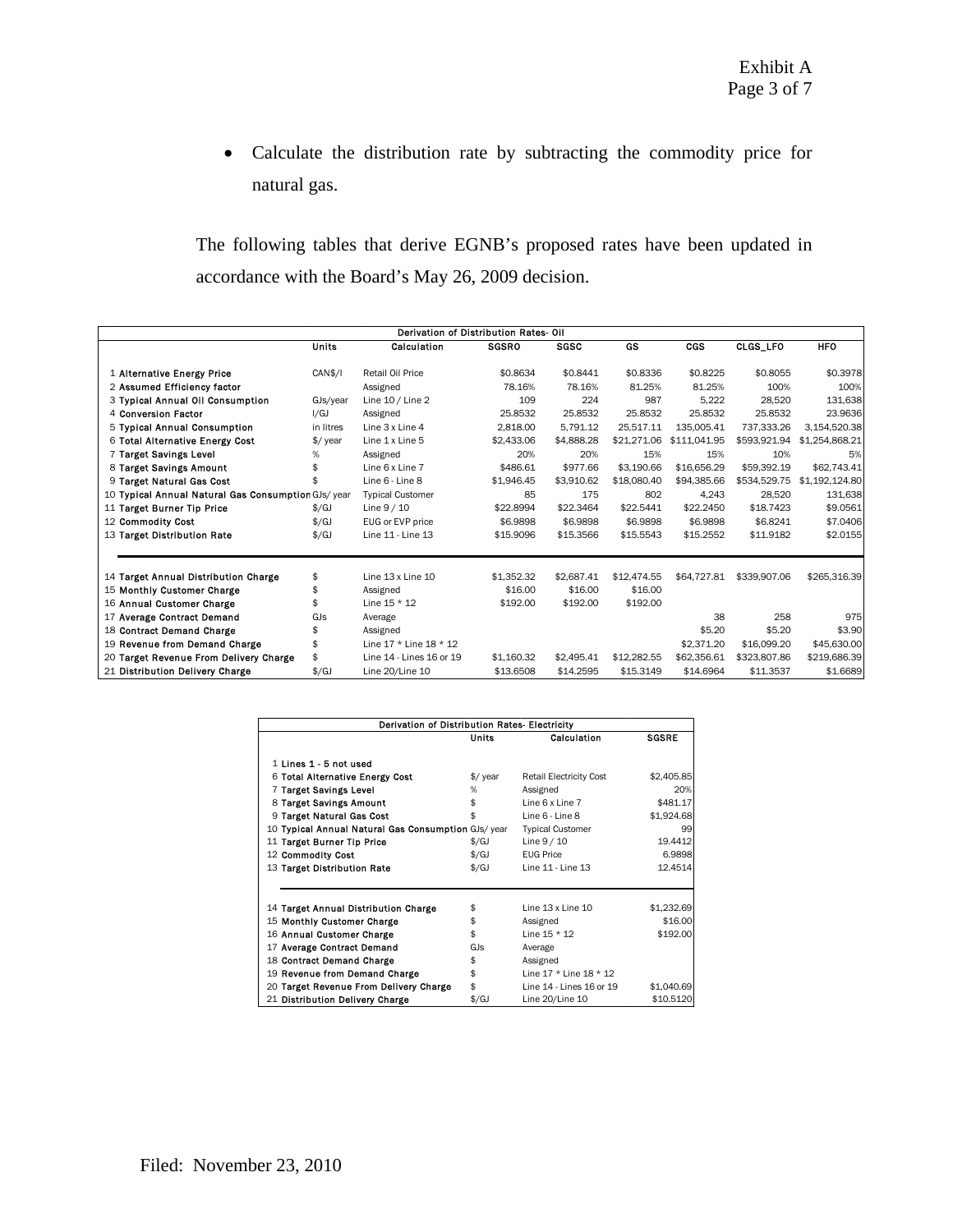The rate schedules filed as Exhibit A, Schedule 3 also include rates for OPS, CLVOPS and NGVF classes. The calculation of these rates is consistent with the methodology approved by the Board in 2000 and confirmed in the Addendum dated May 14, 2010 to the Board's April 30, 2010 decision in EGNB's application to change its rates in various rate classes and is simply a function of the GS and CGS rates. The OPS and CLVOPS rates are set at 75% of the proposed GS and CGS rates, respectively. The NGVF rate is set at the same level as the GS rate.

- Q 4: In its May 26, 2009 decision the Board accepted EGNB's proposal that market data for each of the 12 months included in the application would be collected each market day for two calendar months and an average of each of the 12 months of prices would be calculated. This approach would be used for No. 2 Oil, West Texas Intermediate Crude Oil ("WTI"), natural gas and exchange rates for the purpose of deriving the rates. Which calendar months of data has EGNB used?
- A 4: EGNB has used the most recent two calendar months of September and October 2010 for No. 2 Oil, WTI, natural gas and exchange rates. The data and resulting averages can be found in Exhibit A, Schedule 4.
- Q 5: Have the retail oil prices been derived in a manner that is consistent with the May 26, 2009 decision?
- A 5: Yes. The No. 2 oil prices have been converted to Canadian dollars and the market spreads approved by the Board have been added to them. The WTI oil prices have been converted to Canadian dollars and the percentage factor approved by the Board has been applied to them. These calculations can be found in Exhibit A, Schedule 5.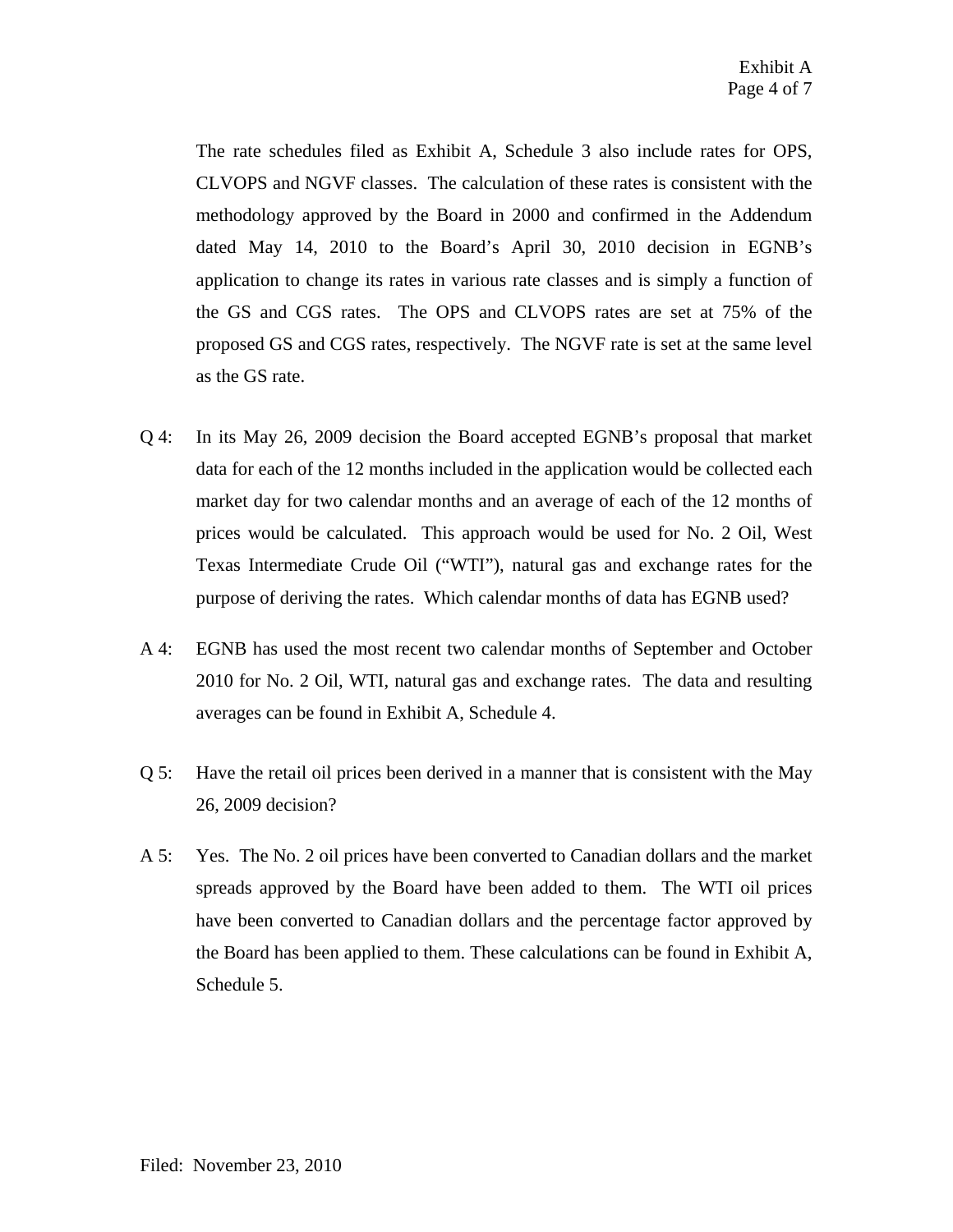- Q 6: What forecast assumption has EGNB used to determine the alternative fuel costs for the SGSRE rate class?
- A 6: EGNB has not assumed any change to NB Power's currently approved rate for residential customers. The derivation of the alternative fuel cost for the SGSRE rate can be found in Exhibit A, Schedule 6.
- Q 7: What was the basis for the assumption regarding NB Power's rates?
- A 7: During the recent provincial election campaign, the Progressive Conservative party made a commitment to not increase NB Power rates for a three year period. Since being elected, the government has reiterated this commitment.
- Q 8: The May 26, 2009 decision directed EGNB to use the most recent 12 months of actual consumption data for the purpose of determining Typical Annual Natural Gas Consumption and Contract Demand. The figures and supporting data are to be filed with the Board. Has this information been provided?
- A 8: EGNB has used the consumption data for the period of November 2009 to October 2010 for the purpose of determining Typical Annual Natural Gas Consumption and Contract Demand. EGNB has included the customers as proposed in its evidence in the NBEUB 2009-002 proceeding and subsequently clarified by the Board in its April 30, 2010 NBEUB 2009-017 decision. The consumption data used can be found in Exhibit A, Schedule 7.
- Q 9: Has EGNB used the 12 month forward expected Enbridge Utility Gas ("EUG") price for the SGSRE, SGSRO, SGSC, GS and CGS rates and the Enbridge Variable Product ("EVP") price for the LFO and HFO rates?
- A 9: Yes.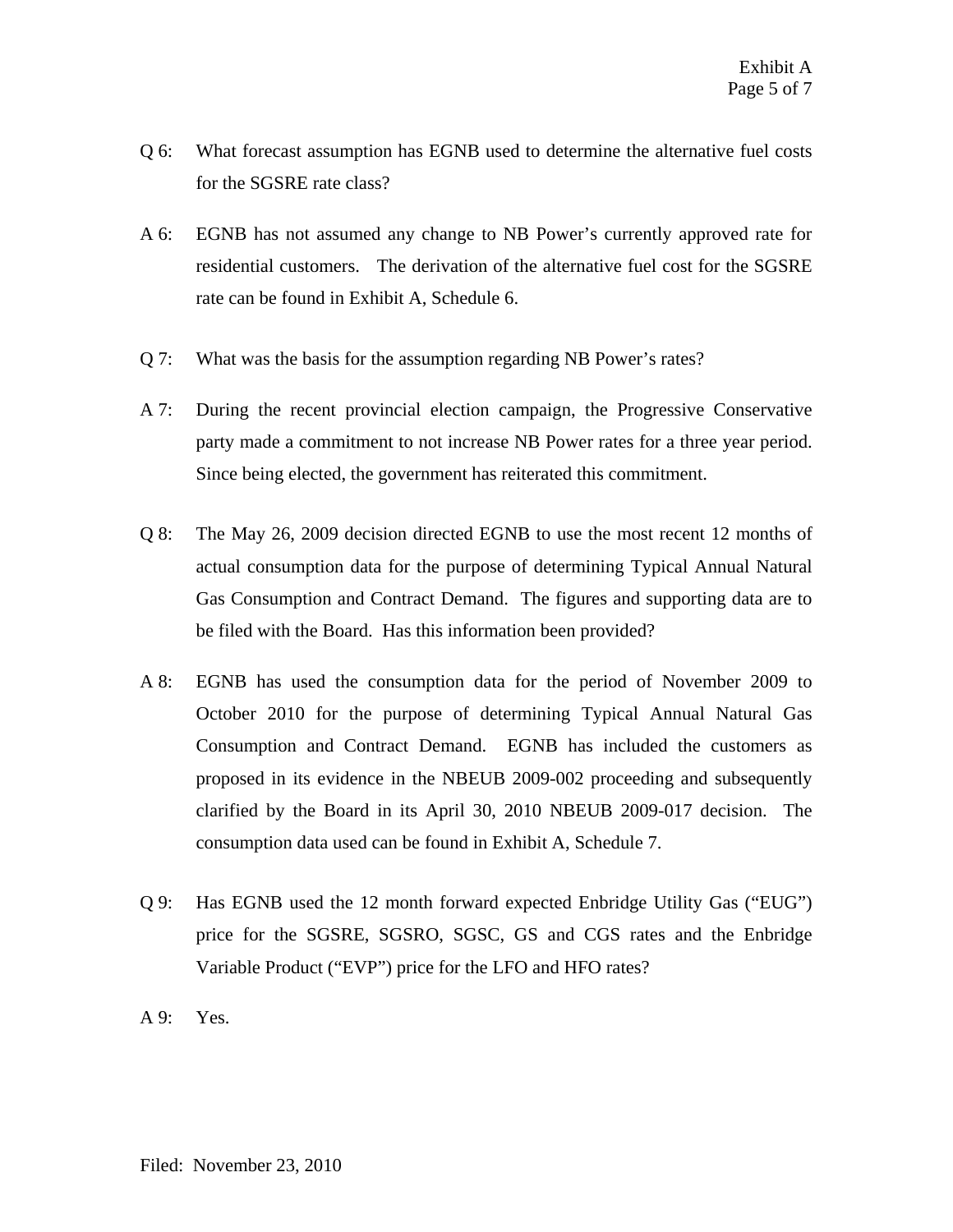- Q 10: How does EGNB propose that the EUG and EVP prices be evaluated?
- A 10: EGNB proposes that it submit the forecasts and estimates supporting these calculations to the Board in confidence for independent verification.
- Q 11: Has a weighted average price for EUG been used?
- A 11: Yes. A weighted average price was calculated using the usage profiles for SGSRE, SGSRO, SGSC, GS and CGS found in Exhibit A, Schedule 5 to determine a weighted average price for each class. The highest weighted average EUG price has then been used for the SGSRE, SGSRO, SGSC, GS and CGS classes. This calculation can be found in Exhibit A, Schedule 8.
- Q 12: Has EGNB provided a calculation of the EVP price?
- A 12: Yes. EGNB has determined two 12 month forecast EVP prices. A simple 12 month average has been determined for use in the derivation of the LFO rate and a 12 month weighted average EVP price has been determined for use in the derivation of the HFO rate as directed by the Board in its April 30, 2010 decision. These calculations can be found in Exhibit A, Schedule 9.
- Q 13: Why is EGNB filing this application at this time?
- A 13: EGNB is looking to establish its maximum delivery rates to be effective April 1, 2011 based on the market-based rates formula that was approved by the Board in its May 26, 2009 decision and subsequently clarified in its April 30, 2010 decision. Establishing the maximum distribution rates enables EGNB to minimize additions to the deferral account, while still providing the flexibility to apply rate riders as market conditions dictate to provide customers the appropriate level of savings.